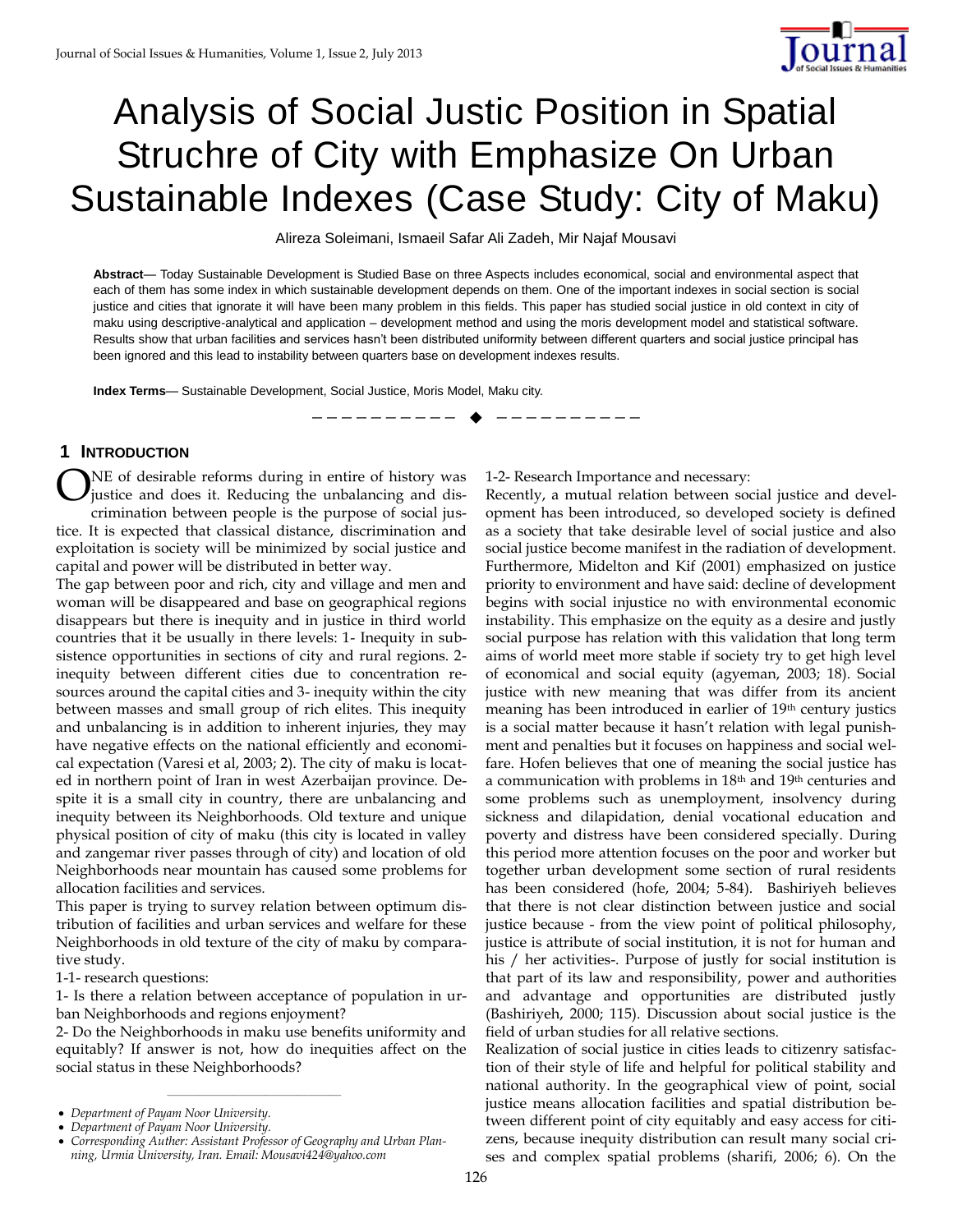other hand inequity in the quality of people life can cause some other problems thus it is necessary that urban manager consider justice in urban service distribution and provide a good and safety conditions for citizen. But unfortunately in the most of third world countries there is a duality of urban space and north-south relationship and rich and poor divisions in the context of city in which are kind of problems that we can see in the most of third world countries and this case threats legitimacy of urban rulers.

1-3- research hypothesis:

1- It seems there is a positive relation between justly distribution of service and Neighborhoods population.

2- It seems facilities and services include educational, cultural, official, therapeutic, entertainment services has not been distributed justly between different Neighborhoods city of maku. 1-4- Social Justice Concepts and Definitions:

David Harvey believes that social justice in city should be Accountable needs of population and direct regional facilities such that people receive their legal entitlement without gap and protest and finally, justice means (equity distribution through equity method) (Harvey, 2000; 97). Ashouri also believes that justice (is a political legal principal that base on this definition it should be do equity in all of social cases unless there is enough reasons to exclusive behavior for persons and group) (Ashouri, 1994; 60). The nature of social justice can be listed in three following criteria:

1- need: people have an equity right for using the resources and utility but all people have not similar need. Equity in the view point of people need is considered as an inequity distribution of benefits.

2- Public benefit: persons that cooperate for creation of public benefit want more benefits than ones do not cooperate in this section.

3- Merit: allocation excess resource for one region to protect it against large stress such as natural disasters or social disasters (reducing of crime in hazardous areas) may be seemed an equity operation (Haget, 2003; 461). In justice theory book, john ralz after emphasize on elementary principal about equity enjoyment may be justify if 1) disadvantage section of society receive most benefit, 2) all people should receive attainable opportunities under justice equity condition.

John ralz introduces maximum welfare for lowest Class of people as a justice criterion (papoli yazdi, 2008; 20). Thought of social justice say that capital should be divided in all regions and disadvantage sections should have a special credit. Social justice opinion takes a priority for equity behavior and prefers social benefit than economical benefit – cost. In new discussions of sustainable development, and empowerment of social disadvantage group is a necessary factor to receive the development and reduce of poverty with empowerment strategy of cultural, social, economical and political capacities in which can result in absorption of people sharing and easy development, this issue impossible unless it takes priority for poverty groups and takes some more efficient method for allocation of resource (marsosi, 2004; 21).

#### 2-2- Islam and Social Justice

Islamic social justice is based on human principal right. It takes same priority for all humans so, it doesn't accept inequity and oppression for anybody even unbelievers. Islam says that all of people are same even from each group and religions and in Islam the origin of all people is same. In some Aieh in Quran (Muslim's holy book) social justice have been mentioned as a responsibility of God prophets:

«قَدْ أَرْسَلْنَا رُسُلَنَا بِالْبَيِّنَاتِ وَأَنزَلْنَا مَعَهُمُ الْكِتَابَ وَالْمِيزَانَ لِيَقُومَ ٱلنَّاسُِ بِالْقِسْطِ ْ ِ ْ ْ َ ْ ِ َ وَأَنزَلْنَا الْحَدِيدَ فِيهِ بَأْسٌ شَدِيدٌ وَمَنَافِعُ لِلنَّاسِ وَلِيَعْلَمَ اللَّهُ مَن يَنصُرُهُ وَرُسُلَهُ بِالْغَيْبِ إِنَّ اللَّهَ ْ ْ ْ َ َ ן<br>ג ْ ِ قَ*وِيٌّ* عَزِيزٌ» ِ

We sent our prophets with clear indications and sent book and basis (clarify truth from false and justice legals) with them for justic behavior by human (motahari, 1992; 220) and prophet of social justice has position in content and truth of islamic society and operation base on this instruction is one component of islamic society. Islamic republic of iran leadership believes that our society cann't be a islamic without social justice.

If somebody thinks that actual and divine religion has been stabilized without stability of real social justice. They are in a wrong dream. The aims of prophets was doing justly (guardian discourse, volum 1, 145). Social justice from the view point of islam can be following diagram (motiei langrodi, 2001; 283). (Diagram 1)



#### **2 METHODOLOGY**

Methodology in this paper is descriptive – analytical and applicable – developmental that data were collected by library studies and collected information. The theories have been analyzed base on empirical experiences. Data and information about Neighborhoods have been collected by statistical data and existing data in organizations and theses data analyzed using moris model and statistical Product and Service Solutions software.

1-2-Variables and indexes:

Sustainable development indexes should contain dimensions of sustainable development, for example, base on work instruction No. 21, sustainable development include: social indexes, economical indexes and environmental indexes.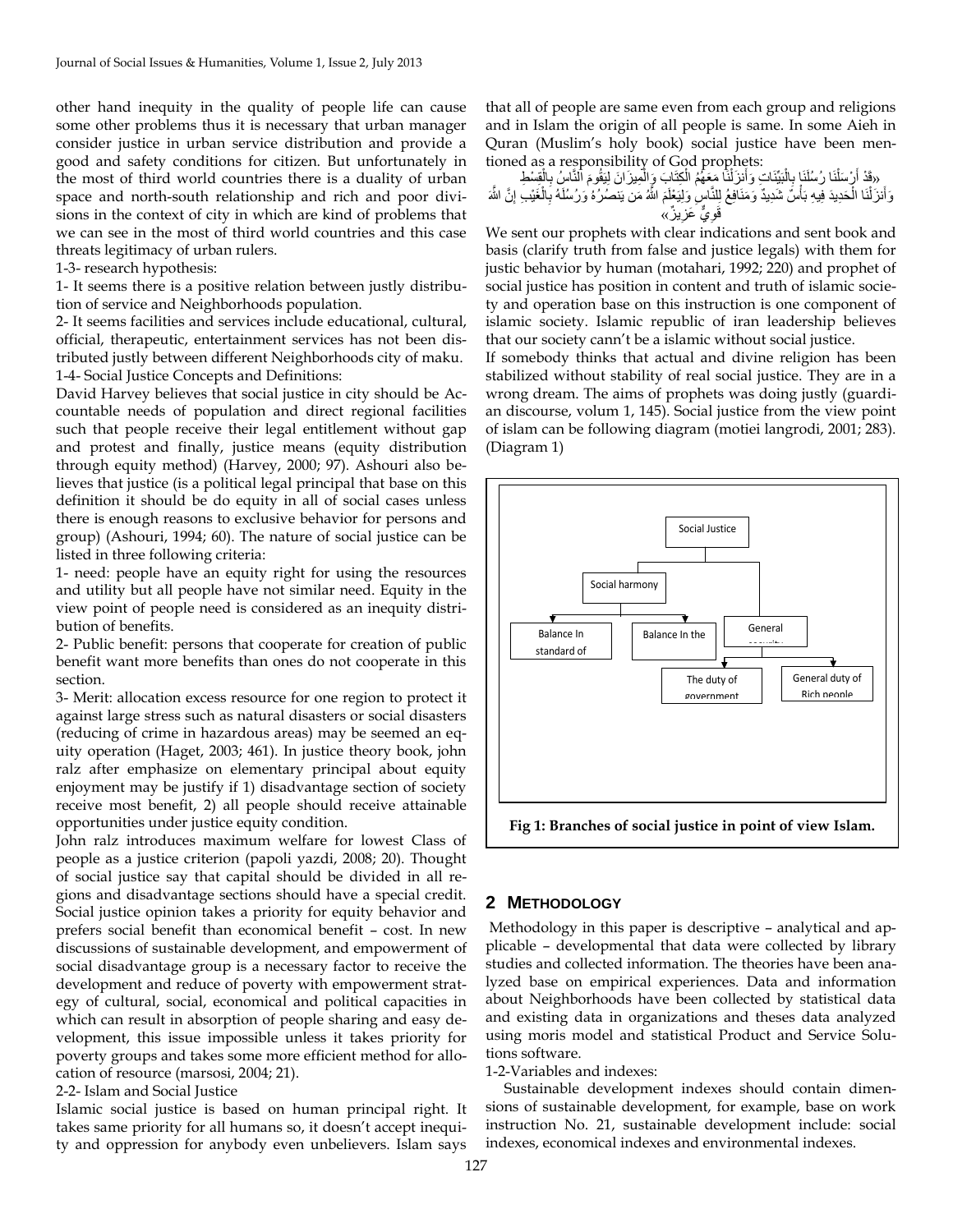A- Educational indexes:

Per-school, elementary school, guidance school, high school, non profitable schools, universities and high education institutions in Square meter.

B- Cultural indexes:

Cultural centers, gathering halls, cultural products store, permanent book store exhibition, bookstores and libraries in Square meter.

C- Sanitary-therapeutic index:

Hospitals, pharmacies, laboratories, health centers, emergency and therapeutic services centers.

D- Administrative and Service Index:

organizations and departments, banks, fire-fighting, urban services, fruits and vegetables markets, installation and urban equipment, stores and terminals, commercial and guild unity, markets.

E- Athletic and Entertainment Index:

Cinema, sport clubs, stadiums, sport spaces, game city, parks and green spaces, tourism and hospitality centers.

F- Religion Index:

Mosques, hosseinieh, religion spaces and shrines.

Moris development model is one of the most important models that is used to determine public regions and grading residence. This model using existing data for each residence unit and determines their development position between the other units and using most inequity index for this case. Finally, take mean summation of indexes by analytical method. Then development index is determined easily and result in grading of residence units. Moris method is one of methods that is used by un-development program for grading of different regions base on development (Physical – humanly) in which is the newest method in world and there is varieties of planning space with different scales. Following relation is used to compute of moris- development index:

YIJ= Xjimax – Rxji / Xjimin – Xjimin

Xjimax: maximum j<sup>th</sup> from each i<sup>th</sup>; Xjimin: minimum j<sup>th</sup> from each i<sup>th</sup>

Rxji: value of jth variable from each ith; YIJ: moris development index.

On important notation in this model is that it should have same direction. Finally, following relation is used for determining of final development index:

Deprivation

\n
$$
^{x_{ij} - \frac{1}{n} \sum_{i=1}^{N} y_{ij}} \quad \text{Index} = \text{Amount of environment and}
$$
\n
$$
Y = 1 - Y_{ij}
$$

After compute of deprivation index, amount of Neighborhoods development is computable by earlier formulae (Hosseinzadeh Dalir, 2003; 55). Social classical difference limit model has been used for classification of Neighborhoods base on taking facilities and services that  $R=$  Max (p) - Min (p) formulae was used for oscillation rang, than number of class by been computed by storages formulae  $(K= 1+3.3 \log N)$  and amount of classical difference has been computed by H=R / K (Hekmatnia and mousavi, 2006: 188).

#### 2-2-Study Area:

The city of make is located at 38 degree 32 minute northern latitude and 44 degree 58 minute Eastern longitude and its attitude is 1103 meter and its distance from the center of province is 292 Kilometer. Some part of city is fenced between sabad and Choghazanbil Mountains and zang-e-mar River in which there is not opportunity for city development. Thus, the city can be development in east and west direction. Base on public census in 2006, its population is 42560 persons that 21651 are men and 20909 are women. And number of family is 10442. City of maku has 16 urban Neighborhoods and 5 district that Neighborhoods 5,6,7,8 are studied in this paper; these Neighborhoods are same city old texture (map1)



## **3 RESEARCH FINDINGS**

1-3- Study of Neighborhoods Land Use and Classification they in maku City Base on Stability:

Study application of Neighborhoods Land Use in city of maku shows that amount of service distribution in Neighborhoods 7 and 8 is not base on population and there is an gap standardization in most applications. Based on sanitary application, only Neighborhoods 6 has a relative doog position and Neighborhoods 5, 7 and 8 has very bad conditions (Table 1, 2, 3, 4, 5, 6).

TABLE 1 LAND USE IN ANY NEIGHBORHOOD ACCORDING TO SQUARE METERS FOR EVERY 10000 PERSON

| Neighborhoods  |               | 5    | 6    | 7    | 8    |  |  |
|----------------|---------------|------|------|------|------|--|--|
| Land use       |               |      |      |      |      |  |  |
| Commercial     |               | 2/74 | 0/75 | 0/27 | 0/45 |  |  |
|                | Kindergarten  |      | 0/14 | O    | 0/02 |  |  |
| Educationa     | Elementary    | 0/32 | 0    | 0/41 | 0/32 |  |  |
|                | school        |      |      |      |      |  |  |
|                | Guidance      | 0/78 | 0/68 | O    |      |  |  |
|                | High School   | 0/62 | 0/7  | 0/41 |      |  |  |
|                | Conservatory  |      | 0    | 0/73 |      |  |  |
|                | University    |      |      | 0/06 |      |  |  |
|                | Other centers |      | O    | 0    |      |  |  |
| Historical     |               | 1/28 | 1/26 | O    |      |  |  |
|                | Cultural      | 0/29 | 0/35 | 0/08 |      |  |  |
| Administrative |               | 1/71 | 1/3  | 0/69 | 0/46 |  |  |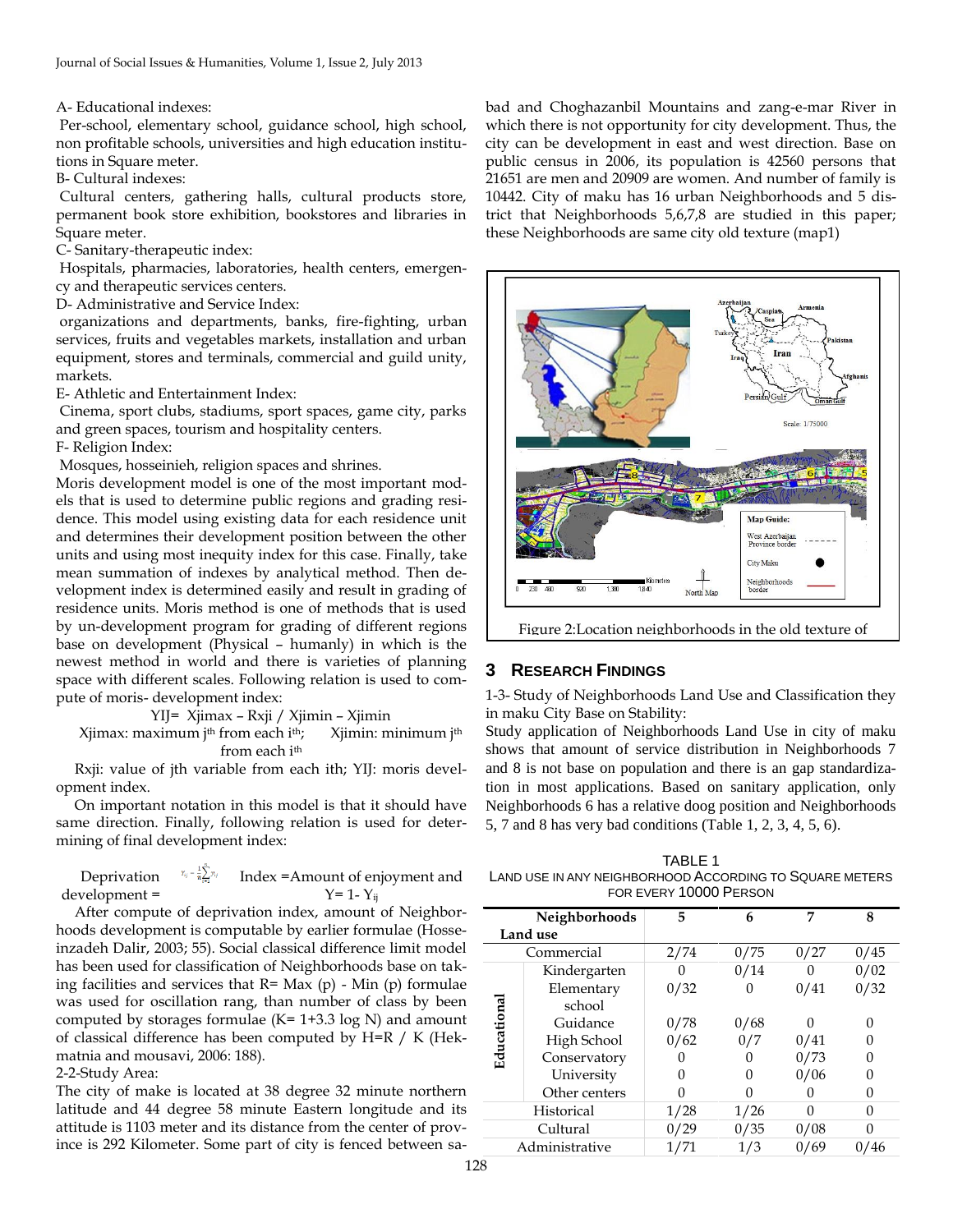## Journal of Social Issues & Humanities, Volume 1, Issue 2, July 2013

|                                    | Religious               |                                                                                                   | 0/41                                                                                                    | 0/15                         | 0/04             | 0/31             |                      |                                                             |                   | Deprivation Index                             | 0/475                              | 0/66           | 0/6                    | 0/93                   |  |
|------------------------------------|-------------------------|---------------------------------------------------------------------------------------------------|---------------------------------------------------------------------------------------------------------|------------------------------|------------------|------------------|----------------------|-------------------------------------------------------------|-------------------|-----------------------------------------------|------------------------------------|----------------|------------------------|------------------------|--|
|                                    | Health and medical      |                                                                                                   | 0/02                                                                                                    | 1/82                         | 0/07             | $\overline{0}$   |                      | Sports -                                                    |                   |                                               |                                    |                | 6                      |                        |  |
|                                    | Sporting                |                                                                                                   | 2/2                                                                                                     | $\overline{0}$               | $\mathbf{0}$     | 0/24             |                      | recreational                                                | Degree of         |                                               | 0/525                              | 0/34           | 0/3                    | 0/07                   |  |
|                                    | Green Space             |                                                                                                   | $\theta$                                                                                                | $\mathbf{0}$                 | 0/82             | 0/06             |                      |                                                             |                   | development                                   |                                    |                | 4                      |                        |  |
| Tourism and                        |                         | 0/45                                                                                              | 0/8                                                                                                     | $\theta$                     | $\boldsymbol{0}$ |                  | Health -<br>Medical  |                                                             | Deprivation Index | 0/989                                         | $\mathbf{0}$                       | 0/9<br>62      | $\mathbf{1}$           |                        |  |
| hospitality<br>Urban Installations |                         | 0/25                                                                                              | 0/006                                                                                                   | 0/02                         | 0/01             |                  |                      |                                                             | Degree of         |                                               | $\mathbf{1}$                       | 0/0            | $\boldsymbol{0}$       |                        |  |
|                                    | Transport and caches    |                                                                                                   | 0/36                                                                                                    | $\theta$                     | 0/04             | $\overline{0}$   |                      |                                                             |                   | development                                   |                                    |                | 38                     |                        |  |
|                                    | Industrial and          |                                                                                                   | 0/13                                                                                                    | 0/05                         | $\theta$         | 0/007            |                      |                                                             |                   | Deprivation Index                             | $\boldsymbol{0}$                   | 0/703          | $\mathbf{1}$           | 0/27                   |  |
|                                    | workshop                |                                                                                                   |                                                                                                         |                              |                  |                  |                      | Religious                                                   | Degree of         |                                               | $\mathbf{1}$                       | 0/297          | $\mathbf{0}$           | 0/73                   |  |
|                                    |                         |                                                                                                   |                                                                                                         |                              |                  |                  |                      |                                                             |                   | development                                   |                                    |                |                        |                        |  |
|                                    |                         | Source: Detailed scheme of Maku City<br>DETERMINE THE LEVEL OF NEIGHBORHOODS DEPRIVATION BASED ON | TABLE <sub>2</sub>                                                                                      | LAND USES ALLOCATION         |                  |                  |                      | <b>Total Indexes</b>                                        |                   | Deprivation Index<br>Degree of<br>development | 0/342<br>0/658                     | 0/593<br>0/407 | 0/7<br>31<br>0/2<br>69 | 0/91<br>6<br>0/08<br>4 |  |
|                                    |                         | Neighborhoods                                                                                     | $\mathfrak{h}% _{T}=\mathfrak{h}_{T}\!\left( a,b\right) ,\ \mathfrak{h}_{T}=C_{T}\!\left( a,b\right) ,$ | 6                            | $\overline{7}$   | $\boldsymbol{8}$ |                      |                                                             |                   |                                               |                                    |                |                        |                        |  |
| Land use                           |                         |                                                                                                   |                                                                                                         |                              |                  |                  |                      |                                                             |                   | TABLE 4                                       |                                    |                |                        |                        |  |
|                                    | Commercial              |                                                                                                   | $\boldsymbol{0}$                                                                                        | 0/806                        | 1                | 0/927            |                      | CLASSES AND NEIGHBORHOODS ENJOY LEVELS FROM EACH OF IN-     |                   |                                               |                                    |                |                        |                        |  |
|                                    |                         | Kindergarten                                                                                      | $\mathbf{1}$                                                                                            | $\boldsymbol{0}$             | $\mathbf{1}$     | 0/875            |                      |                                                             |                   | <b>DEXES</b>                                  |                                    |                |                        |                        |  |
|                                    |                         | Elementary                                                                                        | 0/78                                                                                                    | $\mathbf{1}$                 | $\boldsymbol{0}$ | 0/780            |                      | Indexes                                                     |                   | Level of                                      | Rang                               |                | Neighborhoods          |                        |  |
| Educational                        |                         | school                                                                                            |                                                                                                         |                              |                  |                  |                      |                                                             |                   | development                                   |                                    |                |                        |                        |  |
|                                    |                         | Guidance                                                                                          | $\mathbf{0}$                                                                                            | 0/128                        | 1                | 0/705            |                      |                                                             |                   | High enjoy                                    | $0/373 - 0/512$                    |                |                        | $5 - 6 - 7$            |  |
|                                    |                         | High School                                                                                       | 0/114                                                                                                   | $\boldsymbol{0}$             | 0/414            | $\mathbf{1}$     |                      | Educational                                                 |                   | Mid enjoy                                     | $0/234 - 0/372$                    |                |                        |                        |  |
|                                    |                         | Conservatory                                                                                      | $\mathbf{1}$                                                                                            | $\mathbf{1}$                 | 0                | $\mathbf{1}$     |                      |                                                             |                   | Deprived                                      | $0/093 - 0/233$<br>$0/664 - 0/992$ |                | $\,8\,$                |                        |  |
|                                    |                         | University                                                                                        | $\mathbf{1}$                                                                                            | $\mathbf{1}$                 | $\boldsymbol{0}$ | $\mathbf{1}$     |                      |                                                             |                   | High enjoy                                    |                                    |                | $5 - 6 - 7$            |                        |  |
|                                    |                         | Other centers                                                                                     | $\boldsymbol{0}$                                                                                        | $\mathbf{1}$                 | $\mathbf{1}$     | $\mathbf{1}$     |                      | Historical -                                                |                   | Mid enjoy                                     | $0/332 - 0/663$                    |                |                        |                        |  |
|                                    | Historical              |                                                                                                   | $\theta$                                                                                                | 0/016                        | $\mathbf{1}$     | $\mathbf{1}$     |                      | cultural                                                    |                   | Deprived                                      | $0 - 0/331$                        |                | 8<br>5                 |                        |  |
|                                    | Cultural                |                                                                                                   | 0/171                                                                                                   | $\overline{0}$               | 0/771            | 1                |                      | Administrative -                                            |                   | High enjoy                                    | $0/678 - 1$                        |                |                        |                        |  |
|                                    | Administrative          |                                                                                                   | $\mathbf{0}$                                                                                            | 0/328                        | 0/816            | $\mathbf{1}$     |                      | Services                                                    |                   | Mid enjoy<br>Deprived                         | $0/354 - 0/677$<br>$0/029 - 0/353$ |                | $6 - 7 - 8$            |                        |  |
|                                    | Religious               |                                                                                                   | $\mathbf{0}$                                                                                            | 0/703                        | $\mathbf{1}$     | 0/27             |                      |                                                             |                   | High enjoy                                    | $0/374 - 0/525$                    |                | 5                      |                        |  |
|                                    |                         | Health and medical                                                                                | 0/989                                                                                                   | 0                            | 0/926            | 1                |                      | Sports -                                                    |                   | Mid enjoy                                     | $0/223 - 0/373$                    |                | $6 - 7$                |                        |  |
|                                    | Sporting<br>Green Space |                                                                                                   | $\mathbf{0}$<br>$\mathbf{1}$                                                                            | $\mathbf{1}$<br>$\mathbf{1}$ | 1<br>0           | 0/891<br>0/927   |                      | recreational                                                |                   | Deprived                                      | $0/07 - 0/222$                     |                | 8                      |                        |  |
|                                    |                         | Tourism and hospitality                                                                           | 0/438                                                                                                   | $\boldsymbol{0}$             | $\mathbf{1}$     | 1                |                      |                                                             |                   | High enjoy                                    | $0/677 - 1$                        |                | 6                      |                        |  |
|                                    | Urban Installations     |                                                                                                   | $\boldsymbol{0}$                                                                                        | $\mathbf{1}$                 | 0/943            | 0/984            |                      | Health - Medical                                            |                   | Mid enjoy                                     | $0/334 - 0/666$                    |                | 7                      |                        |  |
|                                    |                         | Transport and caches                                                                              | $\boldsymbol{0}$                                                                                        | $\mathbf{1}$                 | 0/889            | 1                |                      |                                                             |                   | Deprived                                      | $0 -0/333$                         |                | $5 - 8$                |                        |  |
|                                    | Industrial and          |                                                                                                   | $\mathbf{0}$                                                                                            | 0/615                        | $\mathbf{1}$     | 0/946            |                      |                                                             |                   | High enjoy                                    | $0/678 - 1$                        |                | $5 - 8$                |                        |  |
| workshop                           |                         |                                                                                                   |                                                                                                         |                              |                  |                  | Religious            | Mid enjoy                                                   | $0/334 - 0/667$   |                                               |                                    |                |                        |                        |  |
|                                    |                         |                                                                                                   |                                                                                                         |                              |                  |                  |                      |                                                             |                   | Deprived                                      | $0 -0/333$                         |                | $6 - 7$                |                        |  |
|                                    |                         |                                                                                                   |                                                                                                         |                              |                  |                  |                      |                                                             |                   | High enjoy                                    | $0/467 - 0/658$                    |                | 5                      |                        |  |
|                                    |                         | TABLE 3                                                                                           |                                                                                                         |                              |                  |                  | <b>Total Indexes</b> |                                                             | Mid enjoy         | $0/276 - 0/466$                               |                                    | 6              |                        |                        |  |
|                                    |                         | DEPRIVATION INDEX AND LEVEL OF DEVELOPMENT IN MAKU CITY-                                          |                                                                                                         |                              |                  |                  |                      |                                                             |                   | Deprived                                      | $0/084 - 0/275$                    |                | $7 - 8$                |                        |  |
|                                    |                         |                                                                                                   | <b>NEIGHBORHOODS</b>                                                                                    |                              |                  |                  |                      |                                                             |                   |                                               | Source: Authors calculations       |                |                        |                        |  |
|                                    |                         |                                                                                                   | Neighborhoods                                                                                           | 5                            | 6                | $\overline{7}$   | 8                    |                                                             |                   |                                               |                                    |                |                        |                        |  |
| <b>Indexes</b>                     |                         |                                                                                                   |                                                                                                         |                              |                  |                  |                      |                                                             |                   | TABLE 5                                       |                                    |                |                        |                        |  |
| Educational                        |                         | Deprivation Index                                                                                 |                                                                                                         | 0/557                        | 0/59             | 0/4<br>88        | 7                    | 0/85 POPULATION, AREA AND DEGREE OF DEVELOPMENT EACH OF THE |                   | <b>NEIGHBORHOODS</b>                          |                                    |                |                        |                        |  |
|                                    |                         | Degree of                                                                                         |                                                                                                         | 0/443                        | 0/41             | 0/5              | 0/09                 | Neighborhood                                                |                   | Population                                    | Area                               |                | Degree of              |                        |  |
|                                    |                         | development<br>Deprivation Index<br>Degree of                                                     |                                                                                                         |                              |                  | 12               | 3                    |                                                             |                   | (2011)                                        | (hectares)                         | development    |                        |                        |  |
|                                    |                         |                                                                                                   |                                                                                                         | 0/086                        | 0/008            | 0/4              | $\mathbf{1}$         | 5                                                           |                   | 1494                                          | 33/93                              | 0/658          |                        |                        |  |
| Historical -                       |                         |                                                                                                   |                                                                                                         |                              |                  | 85               |                      |                                                             |                   | 1713                                          |                                    |                |                        |                        |  |
| cultural                           |                         |                                                                                                   |                                                                                                         | 0/914                        | 0/992            | 0/5              | $\boldsymbol{0}$     | 6                                                           |                   |                                               | 22/326                             | 0/407          |                        |                        |  |
|                                    |                         | development                                                                                       |                                                                                                         |                              |                  | 15               |                      | 7                                                           |                   | 1657                                          | 21/97                              | 0/269          |                        |                        |  |
|                                    |                         | Deprivation Index                                                                                 |                                                                                                         | $\boldsymbol{0}$             | 0/749            | 0/7              | 0/97                 | $\,8\,$                                                     |                   | 3340                                          | 32/767                             | 0/084          |                        |                        |  |
| Services                           | Admnistrative -         | Degree of                                                                                         |                                                                                                         |                              |                  | 41<br>0/2        | $\mathbf{1}$<br>0/02 |                                                             |                   |                                               |                                    |                |                        |                        |  |
|                                    |                         | development                                                                                       |                                                                                                         | $\mathbf{1}$                 | 0/25             | 6                | 9                    |                                                             |                   |                                               |                                    |                |                        |                        |  |
|                                    |                         |                                                                                                   |                                                                                                         |                              |                  |                  |                      |                                                             |                   | TABLE 6                                       |                                    |                |                        |                        |  |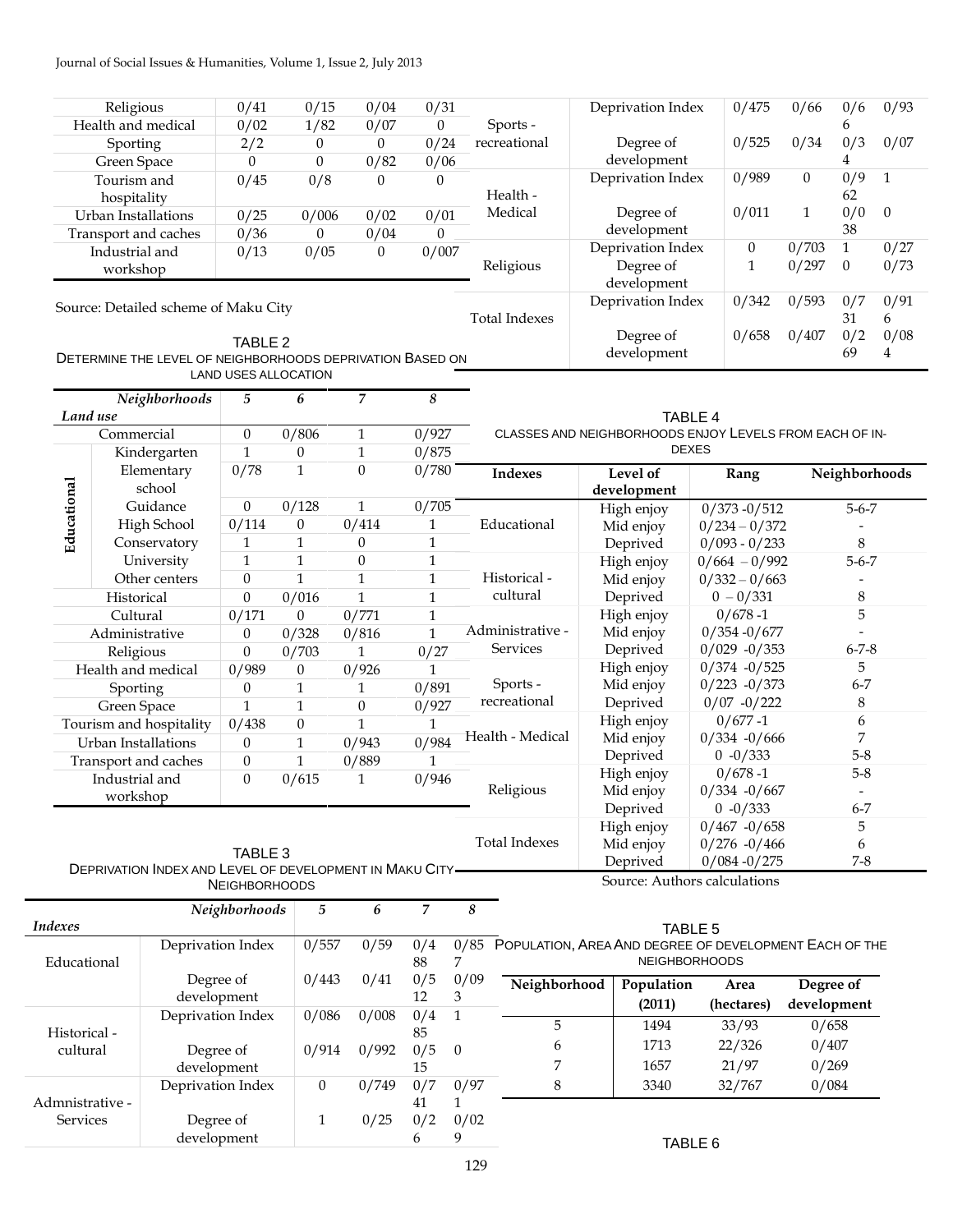| Neighborhood | Population<br>(2011) | Area<br>(hectares) | Degree of<br>development |  |  |
|--------------|----------------------|--------------------|--------------------------|--|--|
| 5            | 1494                 | 33/93              | 0/658                    |  |  |
| h            | 1713                 | 22/326             | 0/407                    |  |  |
|              | 1657                 | 21/97              | 0/269                    |  |  |
|              | 3340                 | 32/767             | 0/084                    |  |  |

RELATIVE DISTRIBUTION OF INDICES IN TERMS ENJOY LEVELS SEPA-RATELY FOR INDICES TO PERCENT

2-3- Survey and Examine of Hypothesis:

A- one Hypothesis:

It seems there is a positive relation between equity service distribution and population of different Neighborhoods in city of maku.

Pirson correlation coefficient has been used for examine of this Hypothesis. According to received scores from moris method and percent of urban population, computed significant levelis (sig =  $0/140$ ) that is higher than considered significant level ( $\alpha$ )  $= 0/05$ ), thus this Hypothesis doesn't validates. On the other word, thus case indicates that different urban serrices hasn't been distributed uniformity between different Neighborhoods based on population. Results indicates a reversal relation between both variable in which is (-0/860) and these results are shown in table 7.

Table 5 also doesn't accept this Hypothesis, because Neighborhoods 8, with largest population, has lowest level of development.

TABLE 7 PEARSON COEFFICIENT TO STUDY RELATIONSHIP BETWEEN SER-VICES, FACILITIES AND POPULATION IN URBAN NEIGHBORHOODS

| test<br>Œ<br>௬ | ۰r            |          |                 |
|----------------|---------------|----------|-----------------|
| Pearson        | $Sig = 0/140$ | $-0/860$ | $\alpha = 0/05$ |

B- The second Hypothesis:

It seems urban facilities such as educational service, cultural facilities, official service, thrapeutic utilities and entertarnmenr service hasn't been distributed between Neighborhoods equally.

Based on table 6, only three indexes include educational, historical – cultural and official facilities has been distributed between Neighborhoods equally bet the other indexes hasn't this trend, totally, all of indexes are in low level and their distribution is inequity. Thus, this Hypothesis will be validated.

## **4 CONCLUSION AND SUGGESTIONS**

Justice and enjoyment all of people from existing facilities and services in their location was one of their aim during different period of world history. This need in Islamic governorship that always emphasized on justice, is very important. City of maku is located north-west of Iran and it has milions tourists

from Iran and all around the world, but this city hasn't been developed an it is a small city.

At this study, we surveyed four Neighborhood from old texture of this city. Unfortunately we found that not only all of Neighborhoods has a lowest level for facilities and services (table 6), but also applications and facilities has been distributed between these Neighborhoods inequity. Base on table 5, Neighborhood 8 with highest population (3340 persons) has a development coefficient 0/084 while Neighborhood 5 with lowest population (1494 persons) has highest development coefficient.

Thus, distribution is not equity and social justice has not been considered. Therefore, it is suggested that need criteria has to considered more than other criterias and provide Neighborhoods need base on population, then begin to work. Having same facilities and services is people's right.

### **REFERENCES**

- [1] Abbaspour, M. 2007, Energy, Environment and Sustainable Development, Tehran, Sharif Indastrial University.
- [2] Ashouri, H. 1994, Political Book, Tehran, morvarid press, second edition.
- [3] Bashirieh, H. 1995, Intellect Power, ten speech in philosophy and sociology, Tehran, novin press.
- [4] Bashirieh, H. 2000, History of Political Thought in 20<sup>th</sup> Century, second volume, Tehran, nei press.
- [5] Euston, S. 1995, gathering hope: citizens call to a sustainability. Ethnic for guiding public life. Santafe, nm: the un stability project
- [6] Ghadiri asl, B. 1985, Economical Thought Trajectory, Tehran, Tehran University Perss.
- [7] Haget, P. 2003, New Combined Geography, Translated by Godarzi nejad, SH, Second volume, Tehran, Samt Press.
- [8] Harvey, D. 2000, Social Justice and City, Translated by Hesamiuan, F. And Haeri, M. R And Monadizadeh, B, Pardazesh Press, Second Edition.
- [9] Hekmatnia, H. and Mousavi, M.N. 2006, Model Application With Emphasize on the Urban Planning and Regional, Yazd, Elm-e-novin Press.
- [10] Hofeh, A. 2004, About Justice, Philosophical Deductions, Translated by Tabari Amir, Akhtaran Press.
- [11] Hosseinzadeh dalir, K. 2003, Regional Planning, Tehran, Samt Press.
- [12] Julian, A. 2003, Just Sustain abilities Development in an Unequal World " Bullard Robert D. Earth scans Pollution Ltd, UK and USA
- [13] Lotfi, M. H. 1988, Jomhouri, Aflatoon Books translator, Tehran, Kharazmi Press.
- [14] Marsosi, N. 2004, Development and social justice in Tehran, Seasonal Magazine of Economical Studies, winter, No, 14.
- [15] Nilson, K. 2003, Survey of Justice concept, translated by kaheh Ali reza, Rahbord, No. 36.
- [16] Papoli yazdi, M. H. and rajabi senajerdi, H. 2008, Urban and Environment Theories, Samt press.
- [17] Poper, K. 1990, Open Society and Its Enemies, Translated by ezza to Allah foulad vandi, Tehran, Kharazmi press.
- [18] Ravelz, J. 1997, Justice and Equity and Intellectual Decision Making, Translated by malekian mostafa, Criticism and View Point, Third Year, No. 2 and 3.
- [19] Shokouki, H. 2002, New Thought in Geographic Philosophy, Volum 1. Gitashenasi Press, Fifth Edition.
- [20] Taghizadeh, M. 2000, Sustainable Development, Healthy City and Iranian Culture, Housing and Revolution, No. 91.
- [21] Vaezi, A. 2007, Apparent Justice, Seasonal Magazine about Political Sciences,